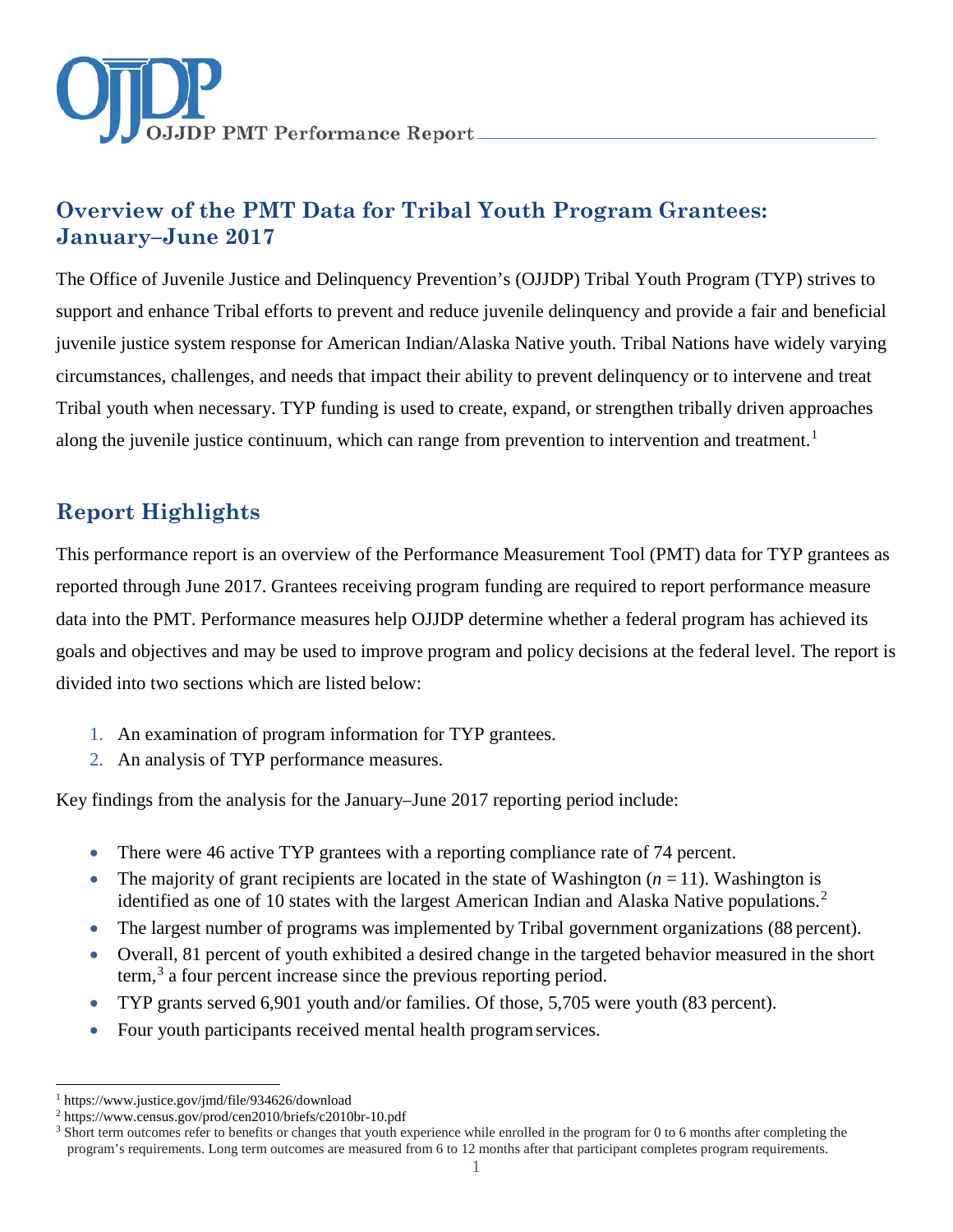# **1. Examination of Program Information**

Table 1, below, outlines the reporting compliance rate of active federal awards for each reporting period, starting with the January–June 2011 reporting period. Forty-six grants were active during the January−June 2017 reporting period, however, 34 grantees completed their PMT data entry requirements, for a reporting compliance rate of 74 percent (table 1). As Table 1 reveals, the compliance rates for the two most recent reporting periods have decreased, including a 16 percent drop over the last year. Further analysis is needed to understand what factors may have led to the decrease in the compliance rate.

|                              | <b>Status</b>      |                    |                 |              |                |  |
|------------------------------|--------------------|--------------------|-----------------|--------------|----------------|--|
| <b>Data Reporting Period</b> | <b>Not Started</b> | <b>In Progress</b> | <b>Complete</b> | <b>Total</b> | <b>Percent</b> |  |
| January-June 2011            | 10                 | $\mathbf 0$        | 110             | 120          | 92%            |  |
| July-December 2011           | $\boldsymbol{9}$   | 3                  | 134             | 146          | 92%            |  |
| January-June 2012            | 1                  | $\overline{2}$     | 130             | 133          | 98%            |  |
| July-December 2012           | $6\phantom{1}6$    | 1                  | 134             | 141          | 95%            |  |
| January-June 2013            | $\,6\,$            | 3                  | 126             | 135          | 93%            |  |
| July-December 2013           | $\overline{7}$     | $\mathbf 0$        | 136             | 143          | 95%            |  |
| January-June 2014            | $\overline{4}$     | $\mathbf 0$        | 100             | 104          | 96%            |  |
| July-December 2014           | $\overline{7}$     | $\overline{4}$     | 93              | 110          | 85%            |  |
| January-June 2015            | 3                  | $\mathbf 0$        | 72              | 75           | 96%            |  |
| July-December 2015           | $\overline{7}$     | $\pmb{0}$          | 69              | 76           | 91%            |  |
| January-June 2016            | 5                  | $\mathbf 0$        | 47              | 52           | 90%            |  |
| July-December 2016           | 12                 | 4                  | 49              | 65           | 75%            |  |
| January-June 2017            | 11                 | 1                  | 34              | 46           | 74%            |  |
| <b>Total</b>                 | 88                 | 18                 | 1,234           | 1,346        | 92%            |  |

**Table 1. Status of TYP Active Grants Reporting by Reporting Period: January 2011–June 2017**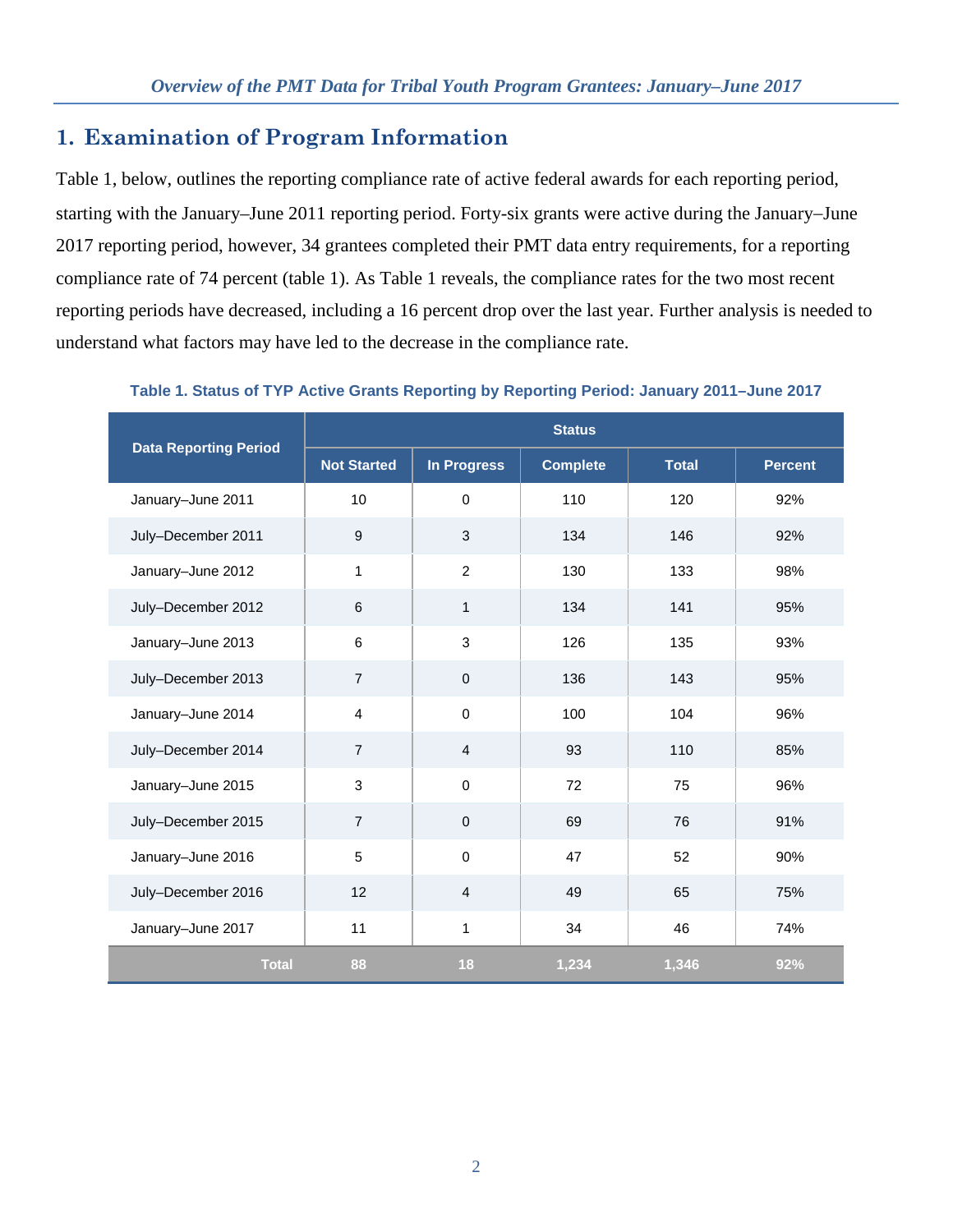Table 2, below, presents the number of grantees providing services to youth broken out by target population, including race/ethnicity, justice system status, gender, and age. These include services or approaches specifically designed to meet the needs of the population (e.g., those that are gender-specific, culturally based, or developmentally appropriate). Not surprisingly, the majority of grantees (*n* = 37) reported serving American Indian/Alaska Native youth. Grantees also reported serving youth making up other races/ethnicities. It is not clear from the available data why this is the case. One possibility may be that grantees served American Indian/Alaska Native youth who identified as mixed race/ethnicity and, therefore, selected multiple race/ethnicity categories. Most grantees (*n* = 33) also reported serving youth that made up at-risk populations or youth with no prior offenses and youth who were between the ages of 11 and 18 years (*n* = 36). Grantees are only required to report target population information once in the PMT. However, grantees may update their target population information to best fit their program during the life of the award. The variation in numbers between each reporting period is caused by the number of active or inactive federal awards during the reporting period or additional services that grantees may have added to their programs.

| <b>Population Served</b>                      | $\boldsymbol{N}$ | <b>Population Served</b>             | $\overline{N}$ |
|-----------------------------------------------|------------------|--------------------------------------|----------------|
| <b>Race/Ethnicity</b>                         |                  | Gender                               |                |
| American Indian/Alaska Native                 | 37               | Male                                 | 35             |
| Asian                                         | 1                | Female                               | 34             |
| <b>Black/African American</b>                 | 3                | Youth population not served directly | $\overline{7}$ |
| Caucasian/Non-Latino                          | 1                | Age                                  |                |
| Hispanic or Latino (of any race)              | 3                | $0 - 10$                             | 19             |
| Native Hawaiian and<br>Other Pacific Islander | $\overline{2}$   | $11 - 18$                            | 36             |
| Other Race                                    | 3                | Over 18                              | 10             |
| White/Caucasian                               | 8                | Youth population not served directly | 5              |
| Youth population not served directly          | 5                | <b>Geographic Area</b>               |                |
| <b>Justice System Status</b>                  |                  | Rural                                | 16             |
| At-Risk Population<br>(no prior offense)      | 33               | Suburban                             | 3              |
| <b>First Time Offenders</b>                   | 9                | Tribal                               | 34             |
| <b>Repeat Offenders</b>                       | 11               | Urban                                | 3              |
| Sex Offenders                                 | 1                | Youth population not served directly | 6              |
| <b>Status Offenders</b>                       | 6                | <b>Other</b>                         |                |
| <b>Violent Offenders</b>                      | 6                | <b>Mental Health</b>                 | 3              |
| Youth population not<br>served directly       | 8                | Substance Abuse                      | 13             |
|                                               |                  | Truant/Dropout                       | 15             |

#### **Table 2. Grantees Serving Target Population (***n* **= 42)[4](#page-2-0): January–June 2017**

<span id="page-2-0"></span> $\overline{a}$ <sup>4</sup> Four grantees did not report target population data and were not included in the total number.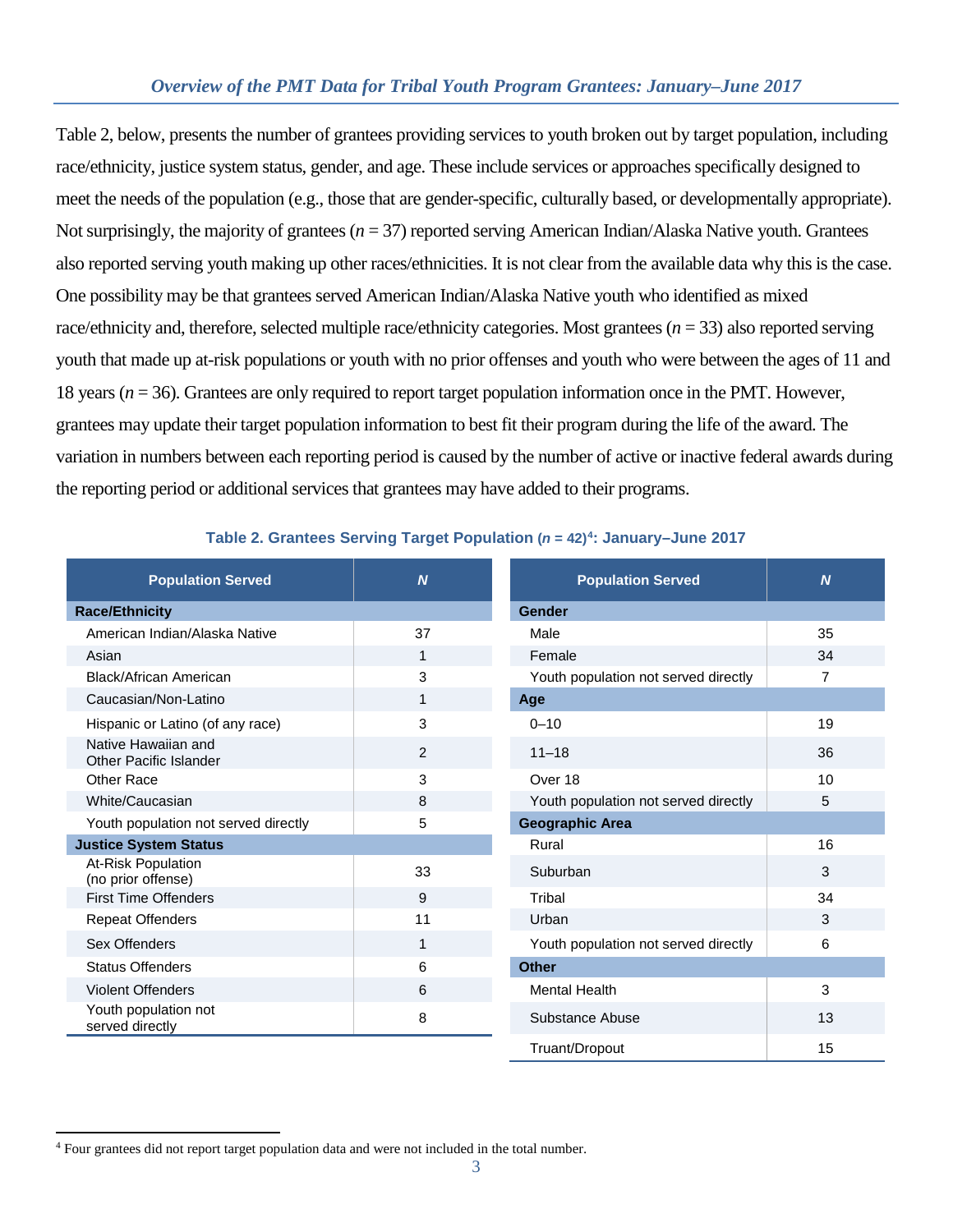Grantees are also required to report whether they use their funding to implement evidence-based programs or practices. OJJDP encourages grantees to use evidence-based practices to increase the effectiveness of their programs. Evidence-based programs and practices include program models that have been shown, through rigorous evaluation and replication, to be effective at

preventing or reducing juvenile delinquency or related risk factors. Forty-eight percent of TYP grantees  $(n = 20)$  implemented evidence-based programs and/or practices using funding totaling \$8,196,132 (figure 1).<sup>[5](#page-3-0)</sup> Organizations may face challenges implementing an evidence-based practice or program since it is often a long term process that requires the active involvement of key stakeholders at the state and local level and may require substantial start-up costs.





Figure 2 represents the use of evidence-based programs and/or practices by reporting period since January 2012. Overall, there is a consistent use of evidence-based practices across the reporting periods.



#### **Figure 2. Evidence-Based Practices and/or Programs by Reporting Period (***n* **= 42): January 2012–June 2017**

An examination of the types of organizations that implemented programs using TYP funding (figure 3) revealed

<span id="page-3-0"></span> $\overline{a}$ <sup>5</sup> Four grantees did not report implementing evidence-based or non-evidence based programs and were not included in the total number.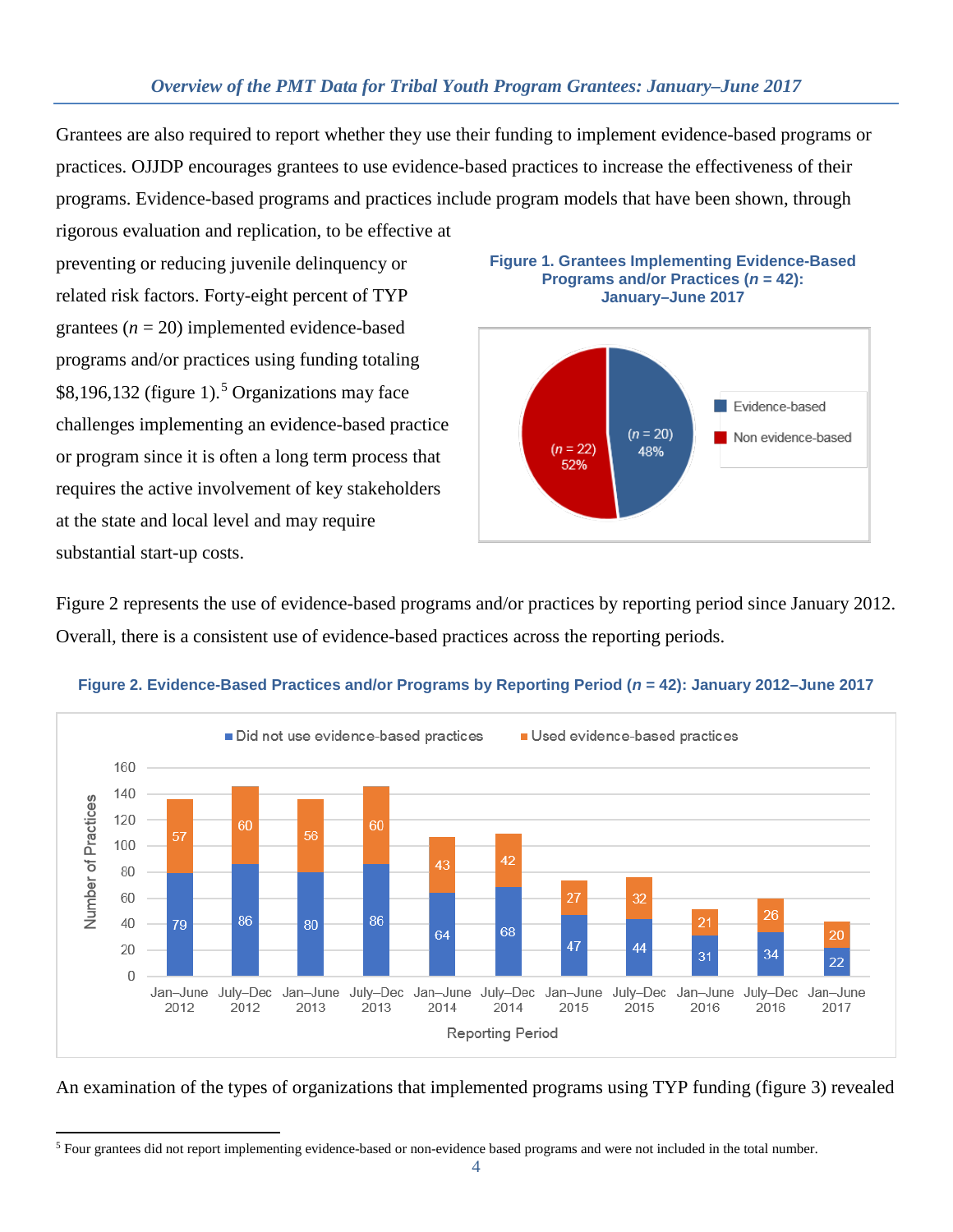that Tribal government organizations administered 88 percent of the programs (*n* = 37), followed by Nonprofit community-based organizations (7 percent,  $n = 3$ ).



#### **Figure 3. Grants by Organization Type (***n* **= 42)[6](#page-4-0): January–June 2017**

Table 3 presents the total number of grants and the total grant amounts awarded to TYP grantees by state.<sup>[7](#page-4-1)</sup> Based on current and active TYP grants, Washington received the most funds (\$4,140,340), followed by Alaska (\$2,422,264) and California (\$2,204,087). This is understandable given that Washington and California are included in the 10 states with the largest American Indian and Alaska Native populations and given that Alaska is home to Alaska Natives.<sup>[8](#page-4-2)</sup>

| <b>State</b> | <b>Number of</b><br><b>Awards</b> | <b>Amount Awarded</b> | <b>State</b> | <b>Number of</b><br><b>Awards</b> | <b>Amount Awarded</b> |
|--------------|-----------------------------------|-----------------------|--------------|-----------------------------------|-----------------------|
| <b>WA</b>    | 11                                | \$4,140,340           | <b>SD</b>    |                                   | \$437,035             |
| AK.          | 6                                 | \$2,422,264           | CO           | 1                                 | \$380,189             |
| CA           | 6                                 | \$2,204,087           | <b>MN</b>    |                                   | \$380,189             |
| <b>OR</b>    | 3                                 | \$1,299,245           | <b>NV</b>    | 1                                 | \$372,123             |
| WI           | 3                                 | \$1,165,584           | ID           |                                   | \$359,667             |
| AZ           | $\mathcal{P}$                     | \$985,944             | <b>OK</b>    | 1                                 | \$352,805             |
| <b>NE</b>    | $\mathcal{P}$                     | \$724,584             | <b>ND</b>    |                                   | \$345,300             |
| MI           | $\mathfrak{D}$                    | \$628,707             | IA           | 1                                 | \$318,142             |
| <b>ME</b>    |                                   | \$499,696             | <b>NM</b>    |                                   | \$277,880             |
| MT           |                                   | \$498.988             |              |                                   |                       |

#### **Table 3. Total TYP Grant Amount by State: January–June 2017**

<span id="page-4-0"></span> $\overline{a}$ <sup>6</sup> Four grantees did not report organization type and were not included in the total number.

<span id="page-4-1"></span> $<sup>7</sup>$  The grant amounts represent the grant program for the life of the award, regardless of when it was awarded, and do not account for how much</sup> funding the grantee has spent during the reporting period.

<span id="page-4-2"></span><sup>8</sup> <https://www.census.gov/prod/cen2010/briefs/c2010br-10.pdf>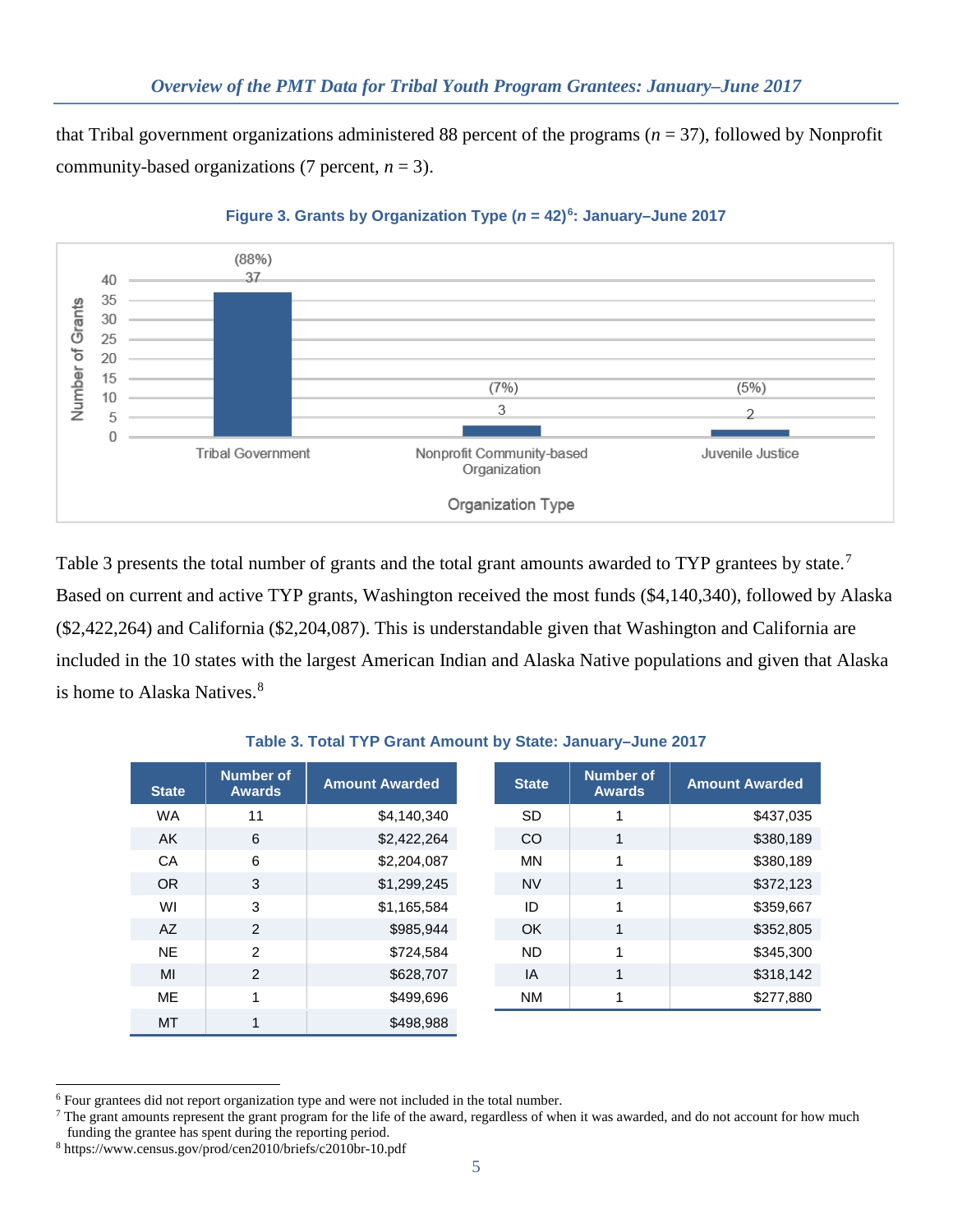Figure 4 represents the percentage of grantees (26 percent) who conducted planning activities in support of their grant program and the percentage of grantees in the implementation stage. TYP grantees are required to have a dedicated planning period at the start of their grant award. In addition, grantees are required to travel to strategic-planning training sessions and to submit a comprehensive plan for implementing their program. The implementation stage follows the planning stage. During the



**Figure 4. Percentage of Grantees in Planning Period (***n* **= 46): January–June 2017**

implementation stage, grantees are providing services and collecting data on the performance measures. Further discussion of the planning period measures is in the Analysis of Performance Measures Data section.

Grantees are also required to select a program category for their award. Figure 5 shows the breakdown of granteeselected program categories by frequency. The program category (e.g., prevention services, interventions for court-involved youth, and alcohol and drug abuse prevention programs) is a grouping method that grantees select to correspond with the activities approved in each OJJDP application. The selected program category lasts for the life of the award and does not change, unless a change is requested by the grantee and approved by OJJDP. The frequencies represented in figure 5 are for all active TYP awards in the PMT, regardless of whether a grantee was operational during the reporting period.

The largest program category funded by TYP, representing 25 selections by grantees, was the prevention service activities category. Alcohol and drug abuse prevention programs were the second largest category funded by TYP (9 selections), followed by interventions for court-involved youth (8 selections).<sup>[9](#page-5-0)</sup> The indigent defense program category was added to TYP in 2015, but no grantees reported implementing indigent-defense activities during this reporting period.

<span id="page-5-0"></span> $\overline{a}$ <sup>9</sup> Eleven grantees selected more than one program category.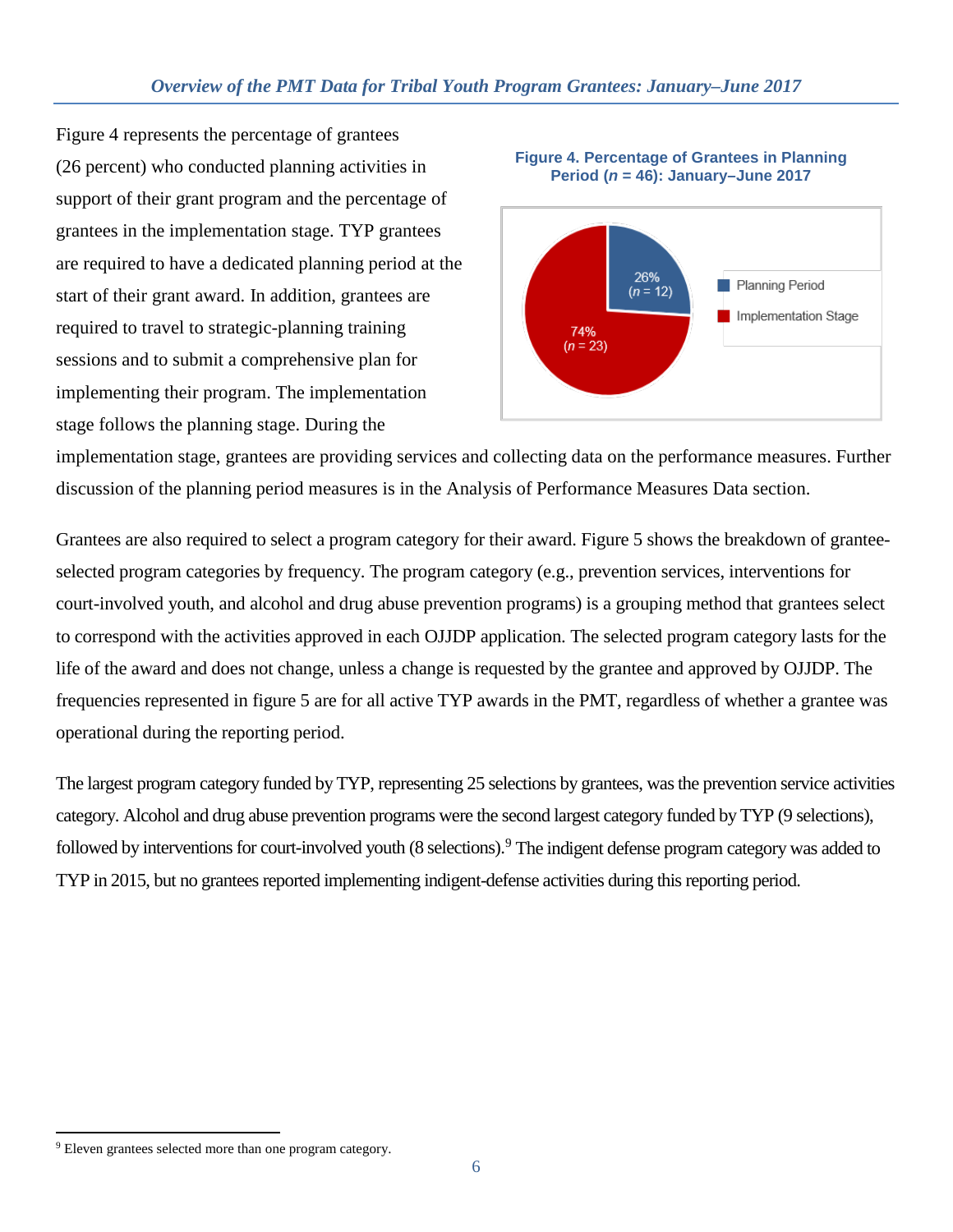

**Figure 5. Frequency of Grantee-Selected Program Categories (***n* **= 42)[10:](#page-6-0) January–June 2017**

# **2. Analysis of Performance Measures Data for January–June 2017[11](#page-6-1)**

### *2.1 Analysis of Target Behaviors*

 $\overline{a}$ 

Grantees whose programs use TYP grant funds to provide direct services to youth are required to measure performance and track data for certain target behaviors. Grantees are able to report on any target behaviors serviced by their program. Data are collected on the number of youth who demonstrate a positive change in a target behavior during the reporting period. The target behaviors that are the primary focus areas of TYP are improving cultural skill-building and decreasing substance use. During the January–June 2017 reporting period, 93 percent of youth exhibited a positive change in cultural skill-building/cultural pride, and 100 percent of youth exhibited a positive change in substance use. Table 4 shows that overall, 81 percent of youth exhibited a desired change in the target behaviors measured in the short term.

<span id="page-6-1"></span><span id="page-6-0"></span> $10$  Four grantees did not select a program category and are not included in the total number.<br><sup>11</sup> Ten grantees were not included in the analysis of program measures because there was not enough data provided for each pr selected.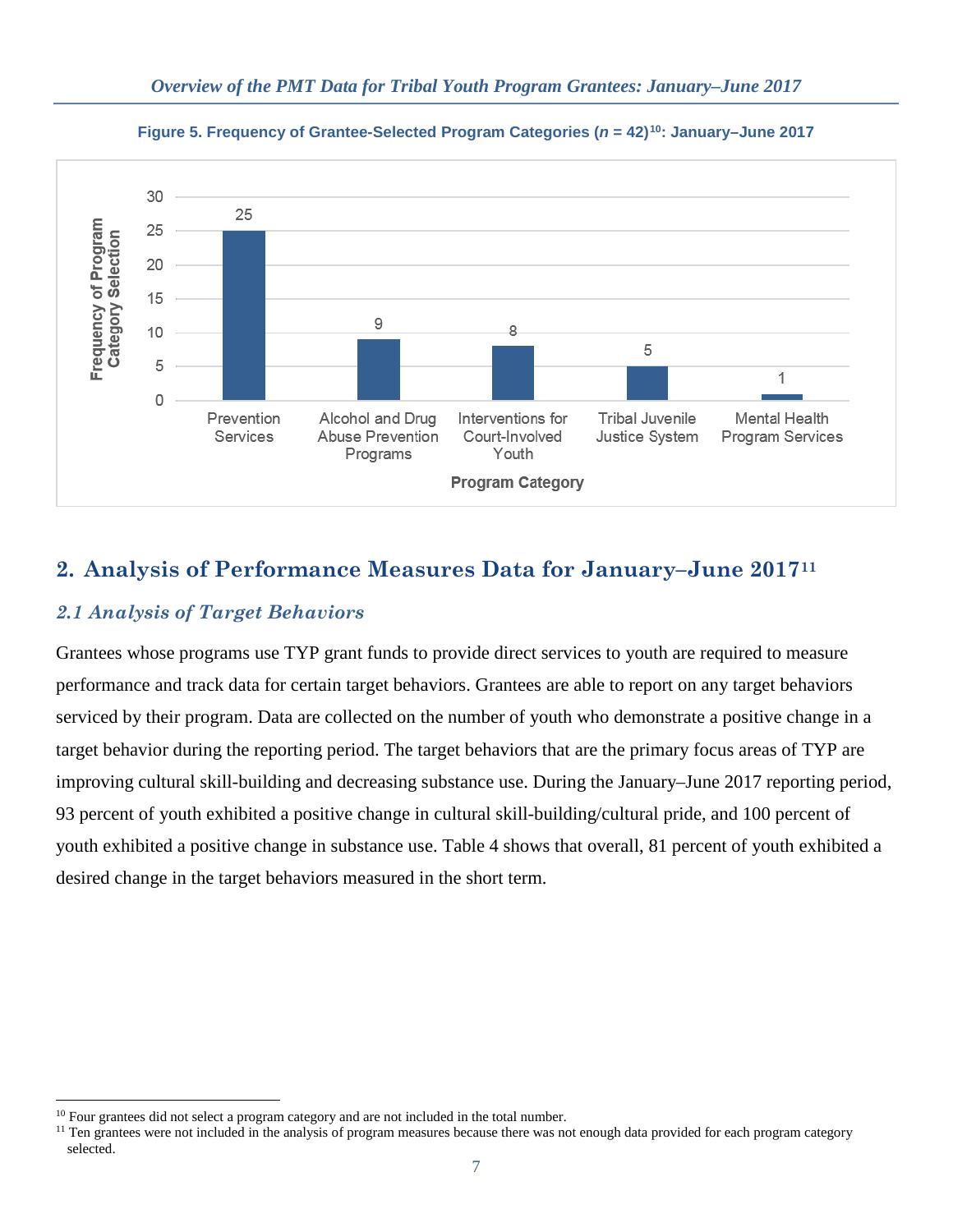| Target Behavior <sup>12</sup>          | <b>Youth with Noted</b><br><b>Behavioral Change</b> | <b>Youth Receiving</b><br><b>Services for Target</b><br><b>Behavior</b> | <b>Percent of Youth with</b><br><b>Noted Behavioral Change</b> |
|----------------------------------------|-----------------------------------------------------|-------------------------------------------------------------------------|----------------------------------------------------------------|
| <b>GED</b>                             | 5                                                   | 5                                                                       | 100%                                                           |
| Substance Use                          | 57                                                  | 57                                                                      | 100%                                                           |
| Cultural Skill-Building/Cultural Pride | 1,498                                               | 1,611                                                                   | 93%                                                            |
| <b>Family Functioning</b>              | 290                                                 | 312                                                                     | 93%                                                            |
| School Attendance                      | 118                                                 | 129                                                                     | 91%                                                            |
| <b>GPA</b>                             | 27                                                  | 34                                                                      | 79%                                                            |
| <b>Family Relationships</b>            | 221                                                 | 295                                                                     | 75%                                                            |
| <b>Prosocial Behavior</b>              | 40                                                  | 60                                                                      | 67%                                                            |
| Job Skills                             | 40                                                  | 64                                                                      | 63%                                                            |
| Antisocial Behavior                    | 51                                                  | 82                                                                      | 62%                                                            |
| <b>Employment Status</b>               | 40                                                  | 67                                                                      | 60%                                                            |
| Community Involvement                  | 91                                                  | 170                                                                     | 54%                                                            |
| <b>High School Completion</b>          | 77                                                  | 162                                                                     | 48%                                                            |
| Social Competence                      | 138                                                 | 290                                                                     | 48%                                                            |
| <b>Total</b>                           | 2,693                                               | 3,338                                                                   | 81%                                                            |

**Table 4. Short Term Performance Data on Target Behaviors: January–June 2017**

# *2.2 Analysis of Planning Year Activities*

Twelve grantees indicated that they conducted planning activities. The planning phase was created to support grantees through a strategic planning process that is designed to identify program challenges and strategies for addressing them, including creating partnerships that are necessary for implementation and sustainability. Grantees in the planning phase are required to develop a mission and vision statement, develop an advisory board, create a logic model, and conduct action planning and communications and sustainability planning. The development of a strategic plan is required by OJJDP as a special condition of the Tribal grant, and awardees are required to travel to a strategic planning training.<sup>13</sup> As shown in table 5, 54 partnerships were developed, and 50 people were trained.<sup>[14](#page-7-2)</sup> Grantees were also asked to report on the OJJDP-sponsored Tribal meetings they attended. Grantees are required to participate in a web-based new grantee orientation, which provides all new grantees an opportunity to meet the OJJDP leadership and program management team. The orientation gives grantees a greater understanding of key grant administration resources and a greater awareness of common shortfalls in grant administration.<sup>[15](#page-7-3)</sup> Half of grantees ( $n = 6$ ) that conducted planning activities attended the Tribal new grantee orientation, and 83 percent  $(n = 10)$  of grantees attended a strategic planning meeting.

<span id="page-7-0"></span> $\overline{a}$ <sup>12</sup> Gang resistance and occupational skill training target behaviors are not included in table 4, since no grantees reported data in these categories. <sup>13</sup> <https://www.justice.gov/jmd/file/934626/download>

<span id="page-7-2"></span><span id="page-7-1"></span> $14$  This is the raw number of individuals or program staff receiving any formal training relevant to the program or their position as program staff. It includes any training that is paid for by the OJJDP grant.

<span id="page-7-3"></span><sup>15</sup> <https://www.justice.gov/jmd/file/934626/download>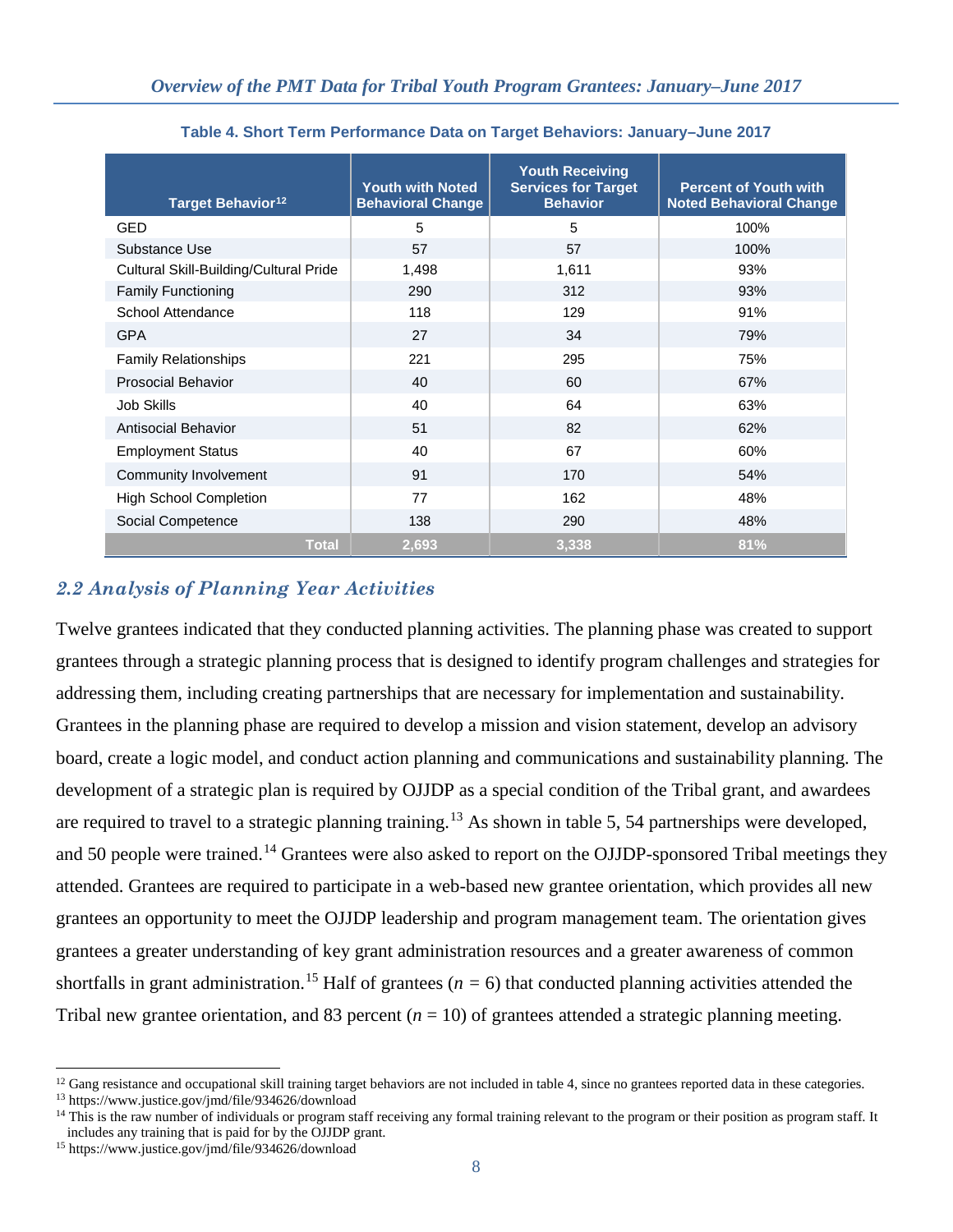| <b>Performance Indicator</b>                                    | <b>Data</b>       |
|-----------------------------------------------------------------|-------------------|
| Number of partnerships developed                                | 54                |
| Number of people trained                                        | 50                |
| Planning activities conducted                                   | 12                |
| Percentage of grantees attending Tribal new grantee orientation | 50%<br>$(n = 6)$  |
| Percentage of grantees attending strategic planning             | 83%<br>$(n = 10)$ |

**Table 5. Planning Year Activities: January–June 2017**

Figure 6 illustrates the types of planning documents TYP grantees created. Most of these documents are presented at the strategic planning meeting, which usually occurs in January or February of the first year of the grant. The majority of grantees  $(n = 10)$  reported developing community partnerships.



#### **Figure 6. Planning Documents Developed: January–June 2017**

#### *2.3 Analysis of Prevention/Intervention/Alcohol and Substance Abuse Prevention*

This section presents core measure data in the prevention services, interventions for court-involved Tribal youth, and alcohol and substance abuse prevention program categories. Table 6 demonstrates that TYP grants served 6,901 individuals, of which 83 percent ( $n = 5,705$ ) were youth. During the reporting period, participants completed 21,055 service hours, with 94 percent completed by youth  $(n = 19,865)$ , followed by family members, representing the remaining 6 percent  $(n = 1,190)$ .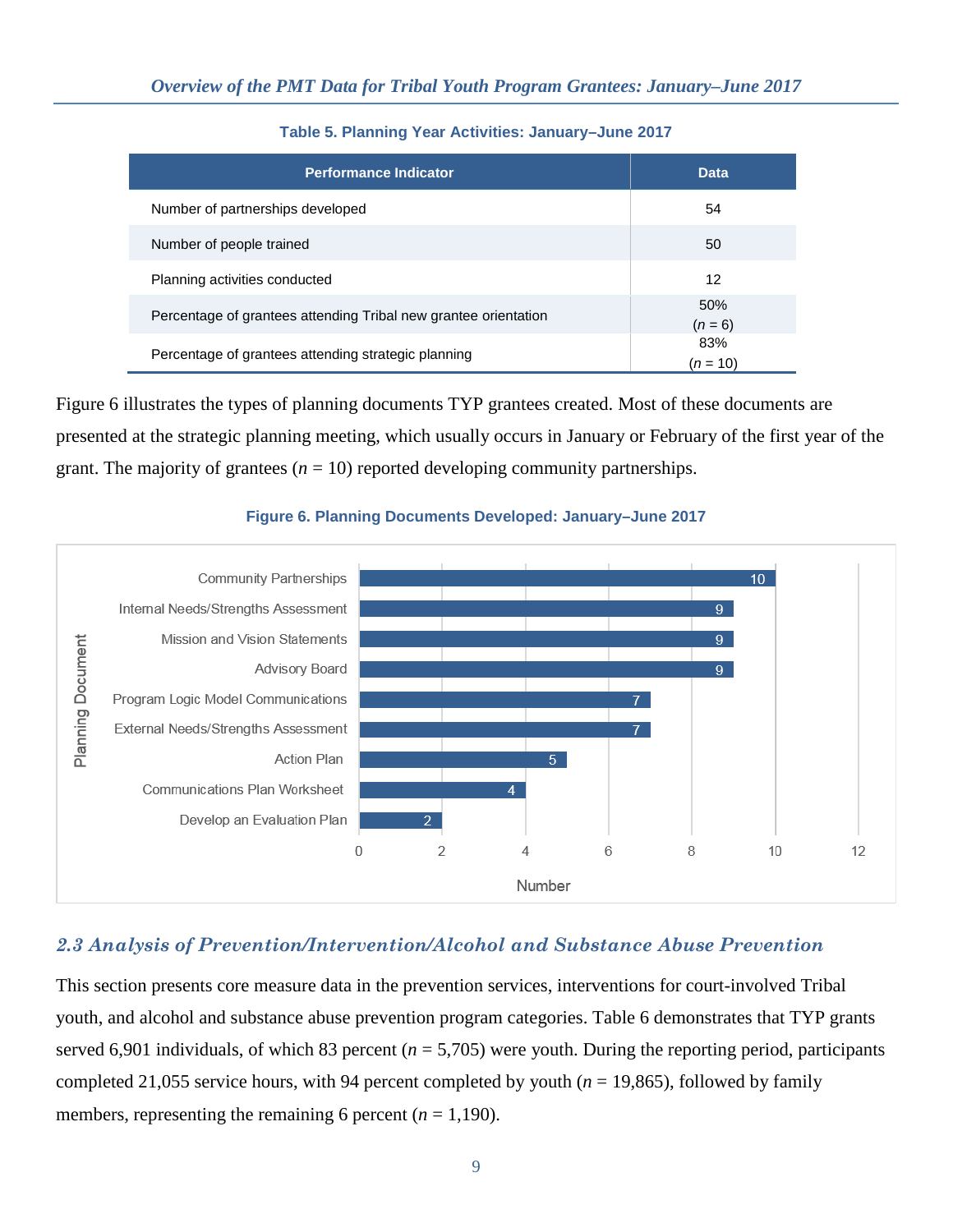Offending and reoffending rates were measured for program participants over both the short and long term. Short term data indicate that 7 percent of youth who were tracked during the reporting period committed an offense, as did 1 percent who were tracked over the long term. Short term data indicate that 4 percent of youth reoffended, along with 15 percent reoffending 6−12 months after exiting the program.

**Table 6. Prevention/Intervention/Alcohol and Substance Abuse Prevention: January–June 2017**

| <b>Performance Measure</b>                                                | <b>Number</b>                                     |
|---------------------------------------------------------------------------|---------------------------------------------------|
| Number of program youth and/or families served                            | 6,901<br>Percent youth = $83\% (n = 5,705)$       |
| Number of service hours that youth and/or families completed              | 21,055<br>Percent youth = $94\%$ ( $n = 19,865$ ) |
| Percent of program youth who offended (short term)                        | 7%<br>(37 out of 501 total)                       |
| Percent of program youth who offended (long term)                         | 1%<br>$(1$ out of 57 total)                       |
| Percent of program youth who were victimized (short term)                 | 58%<br>(220 out of 381 total)                     |
| Percent of program youth who were victimized (long term)                  | 0%<br>(0 out of 20 total)                         |
| Percent of program youth who were revictimized (short term) <sup>16</sup> | 8%<br>(2 out of 24 total)                         |
| Percent of program youth who were revictimized (long term) <sup>17</sup>  | $0\%$<br>(0 out of 0 total)                       |
| Recidivism <sup>18</sup>                                                  | <b>Number</b>                                     |
| Percent of program youth who reoffended (short term)                      | 4%<br>(5 out of 139 total)                        |
| Percent of program youth who reoffended (long term)                       | 15%<br>(2 out of 13 total)                        |
| <b>Behaviors Among Alcohol/Substance Abuse Participants Only</b>          | <b>Data</b>                                       |
| Percent of program youth who relapsed (overall)                           | 7%<br>(3 out of 41 total)                         |

### *2.4 Analysis of Tribal Juvenile Justice System*

Analysis of the mandatory and core measure data for the Tribal juvenile justice system program category is presented in Table 7. TYP grantees are asked to report on data that reflect staff training and family satisfaction with the juvenile justice system. Table 7, below, shows the percentage of youth served and staff trained under the Tribal juvenile justice system program category. Overall, the vast majority of respondents indicated that they were satisfied with the program. Specifically, 100 percent of staff, 98 percent of youth, and 98 percent of families were satisfied with the Tribal juvenile justice system. Furthermore, 100 percent of the staff trained

<span id="page-9-0"></span> $\overline{a}$ <sup>16</sup> This number only pertains to Interventions for Court-Involved Youth programs, since Prevention Service and Alcohol and Drug Abuse Prevention programs are not required to track and report revictimization data.

<span id="page-9-1"></span><sup>&</sup>lt;sup>17</sup> This number only pertains to Interventions for Court-Involved Youth programs, since Prevention Service and Alcohol and Drug Abuse Prevention programs are not required to track and report revictimization data.

<span id="page-9-2"></span><sup>&</sup>lt;sup>18</sup> The recidivism data only pertain to Interventions for Court-Involved Youth programs. Prevention Service and Alcohol and Drug Abuse Prevention programs are not required to track and report reoffending data.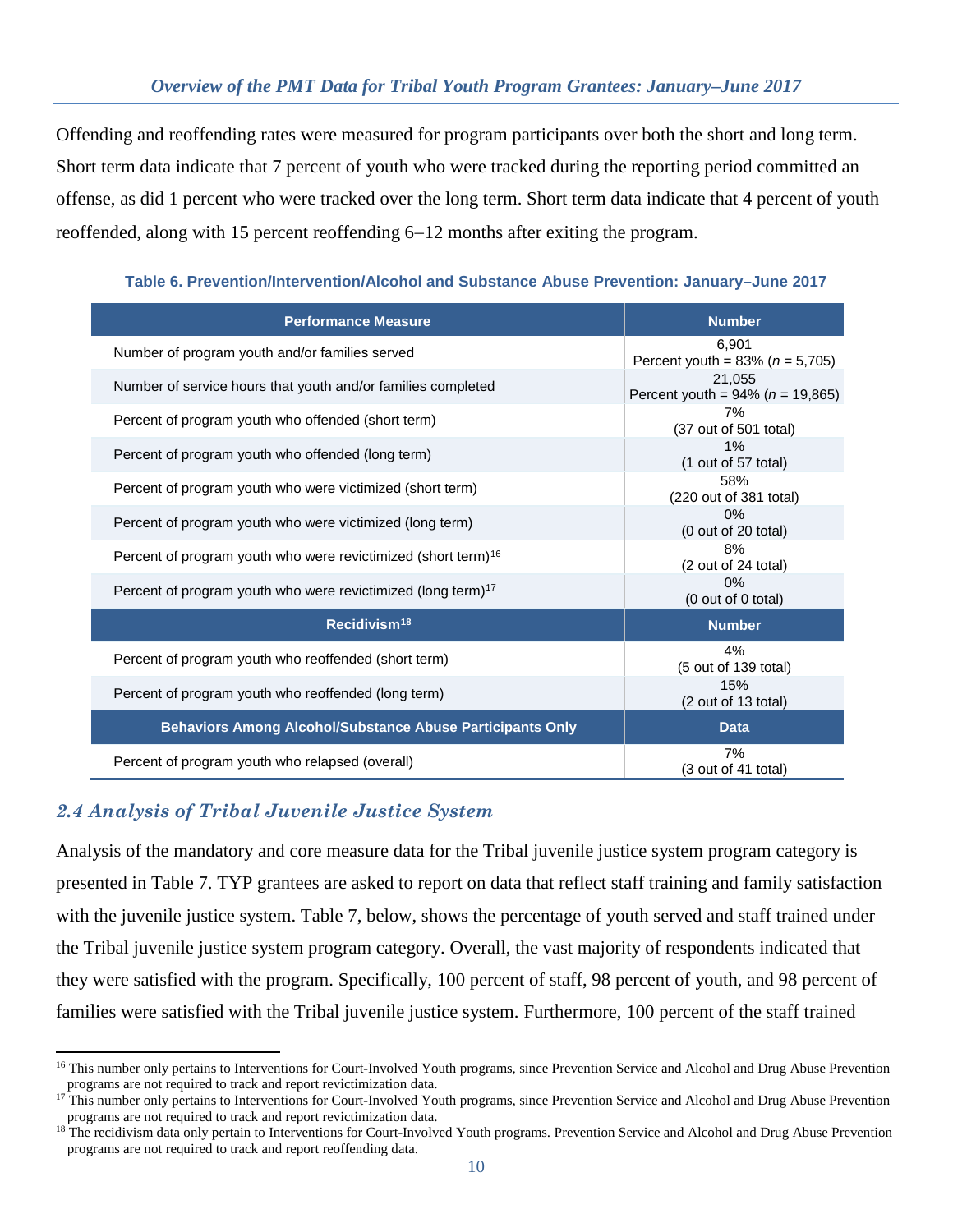showed an increase of knowledge of the program area.

|  |  |  | Table 7. Tribal Juvenile Justice System: January-June 2017 |  |
|--|--|--|------------------------------------------------------------|--|
|  |  |  |                                                            |  |

| <b>Performance Indicator</b>                                                | <b>Data</b>                   |
|-----------------------------------------------------------------------------|-------------------------------|
| Number of people trained                                                    | 8                             |
| Percent of program staff exhibiting increased knowledge of the program area | 100%<br>$(n = 8)$             |
| Percent of youth satisfied with the program                                 | 98%<br>(224 out of 228 total) |
| Percent of families satisfied with the program                              | 98%<br>(223 out of 228 total) |
| Percent of staff satisfied with the program                                 | 100%<br>$(n = 10)$            |

# *2.5 Analysis of Mental Health Program Services*

This section presents mandatory and core measure data for the mental health program services program category. Four youth participants received mental health programservices. None of the participants completed the established program requirements successfully (table 8).

#### **Table 8. Mental Health Program Services: January–June 2017**

| Performance Indicator                                                                                      | <b>Data</b>                 |
|------------------------------------------------------------------------------------------------------------|-----------------------------|
| Number of mental health program youth and/or families served                                               | 9<br>Percent youth = $44\%$ |
| Number of mental health program youth and/or families screened                                             | Percent youth = $100\%$     |
| Number of mental health program youth and/or families with formal<br>psychological/psychiatric evaluations | Percent youth = $100\%$     |
| Percentage of successful mental health program completions among program<br>participants                   | $0\%$                       |